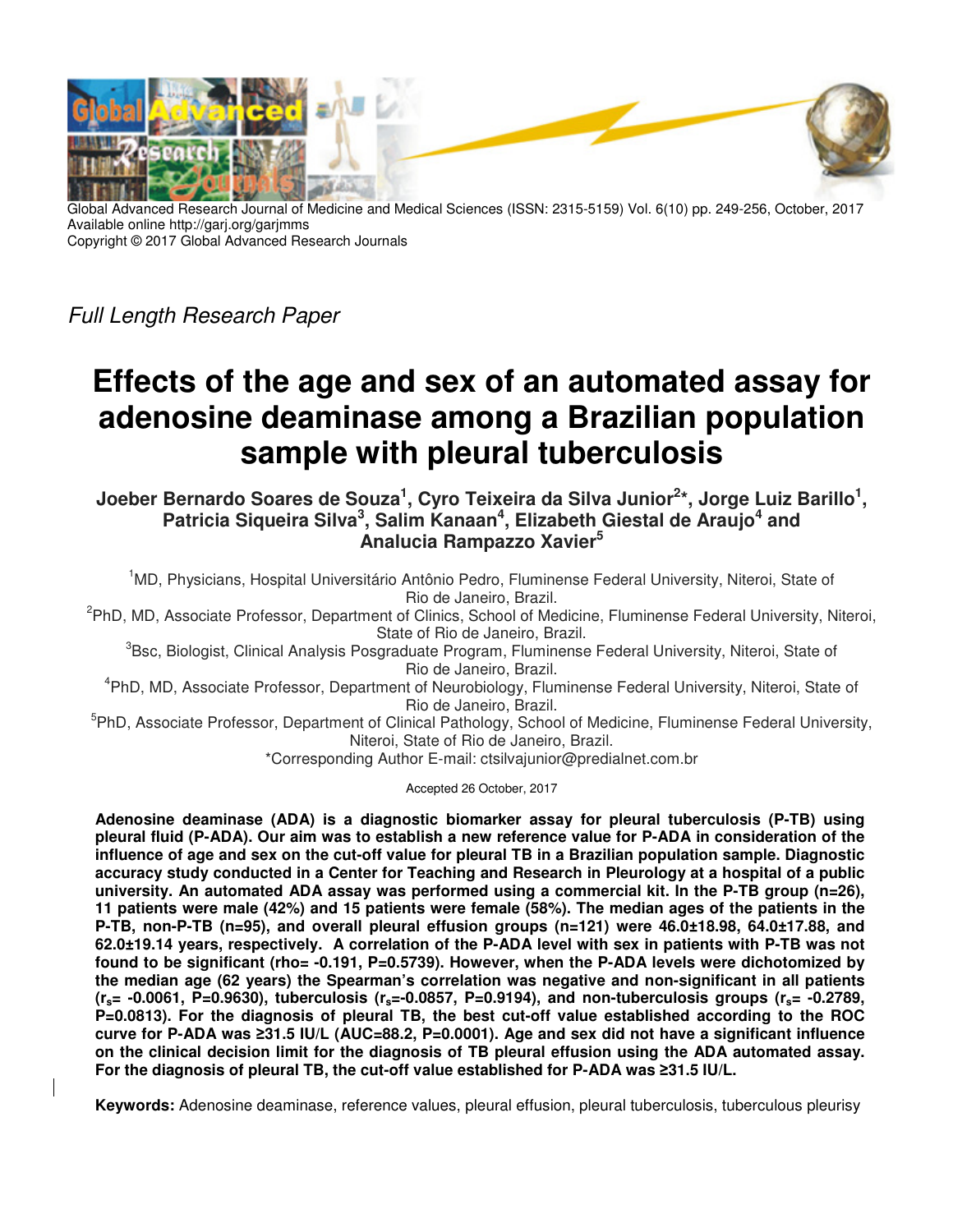## **INTRODUCTION**

Pleural effusion syndrome (PES) is the most common manifestation of pleural disease -and has several causes, including tuberculosis (Gasparini and Bonifazi, 2017; Silva Junior, 2012). According to the World Health Organization, tuberculosis (TB) had an incidence of 10.4 million cases worldwide in 2015 (World Health Organization, 2017). Pleural extrapulmonary TB is the most frequent clinical presentation in human with a prevalence of 48% of all cases in Brazil, a country where there is a low level of knowledge about tuberculosis, as well as on the part of general physicians worldwide (Seiscento et al., 2009; São José et al., 2014).

The diagnosis of pleural TB is difficult to confirm because of the paucibacillary nature of the pleural fluid (Silva Junior, 2012)**.** Symptoms, signs, and conventional tests such as microscopy and mycobacterial cultures have relatively low diagnostic parameter values for pleural TB (Silva Junior, 2012)**.** Percutaneous or closed needle pleural biopsy (CNPB) performed blind has historically been the gold standard procedure for the diagnosis of pleural TB (Behrsin et al., 2015; Hooper et al., 2010). However, unlike thoracentesis, CNPB can lead to a number of surgical complications and is limited if performed by inexperienced individuals (Behrsin et al., 2015; Hooper et al., 2010). In response to the difficulties of clinical practice, several biomarkers are necessary to simplify the analysis, reduce costs, and increase the accuracy of the diagnosis. The Xpert mycobacterium TB (MTB)/resistance to rifampicin (RIF) assay, interferon gamma, interferon-gamma-induced protein 10 (IP-10), Fas ligand, tumor necrosis factor alpha, interleukins 18, 27, 31, and 33, and interleukin 2 soluble receptor, for example, are tests useful only for researchers (Friedrich et al., 2011; Klimiuk et al., 2015; Purohit and Mustafa, 2015). An alternative test for the diagnosis of pleural TB, reported in recent years, has been the dosage of the enzyme adenosine desaminase (ADA).

The ADA test is a diagnostic biomarker assay for TB that uses pleural fluid (P-ADA) (Behrsin et al., 2015). The total ADA assay is a test incorporating more accurate diagnostic parameters for differentiating TB from other causes of PES (Behrsin et al., 2015). Thus, we speculated that different factors and assay methods could affect the cut-off value of P-ADA for the diagnosis of tuberculous pleural effusion (Tay and Tee, 2013; Yeon et al., 2002; Abrao et al., 2014; Valdes et al., 1995). The objectives of this study were to establish a new P-ADA reference value for the diagnosis of pleural TB, where the disease activity was measured using an automated kinetic assay, and to evaluate the influence of age and sex on the cut-off value of P-ADA for pleural TB in a study population with a high incidence of TB.

#### **MATERIALS AND ETHODS**

#### **Quality assurance and validation of the cut-off point**

To prevent errors occurring in this diagnostic test study, we applied the methodological criteria recommended by the Clinical and Laboratory Standards Institute and the Standards for Reporting Diagnostic Accuracy, as well as the protocol for obtaining reference values and determining reference intervals produced by the International Federation of Clinical Chemistry (IFCC) (Henny et al., 2016; Bossuyt et al., 2015; Ceriotti, 2007; Harris and Boyd, 1990; Boyd, 2010; Lahti et al., 2004; Henny, 2009).

#### **Study design**

This was a prospective study (Thiese, 2014) conducted between March 2012 and January 2015 involving patients who underwent thoracentesis and pleural biopsy at two tertiary referral centers, Antonio Pedro University Hospital (HUAP) and Santa Teresa Hospital, both located in the State of Rio de Janeiro, Brazil. The Ethics Committee of HUAP approved this study in accordance with the recommendations in the Declaration of Helsinki under protocol number 80/02.

#### **Inclusion and exclusion criteria**

The definitions used for the diagnosis of PES were based on previously published criteria (Gasparini and Bonifazi, 2017; Hooper et al., 2010). The diagnosis of the cause of PES was confirmed with standard exams and the use of appropriate surgical procedures. The first biochemical test on pleural fluids used to aid diagnosis was the criterion of Maranhão and Silva Junior to classify pleural transudate or exudate (Maranhão et al., 2010). When the causal diagnosis of PES was unconfirmed after the thoracentesis procedure with laboratory evaluations conducted in pleural fluid, a CNPB was performed using a Cope's needle. If PES persisted and the symptoms increased, or when it was not possible to differentiate malignancy from TB, the patient was referred for videoassisted thoracoscopic surgery (Haridas et al., 2014).

Exclusion criteria included an absolute contraindication, refusal to undergo a thoracentesis or other invasive procedure, use of immunosuppressive medications, hemolysis in pleural fluids, renal failure, HIV infection, and pleural effusion of unknown cause.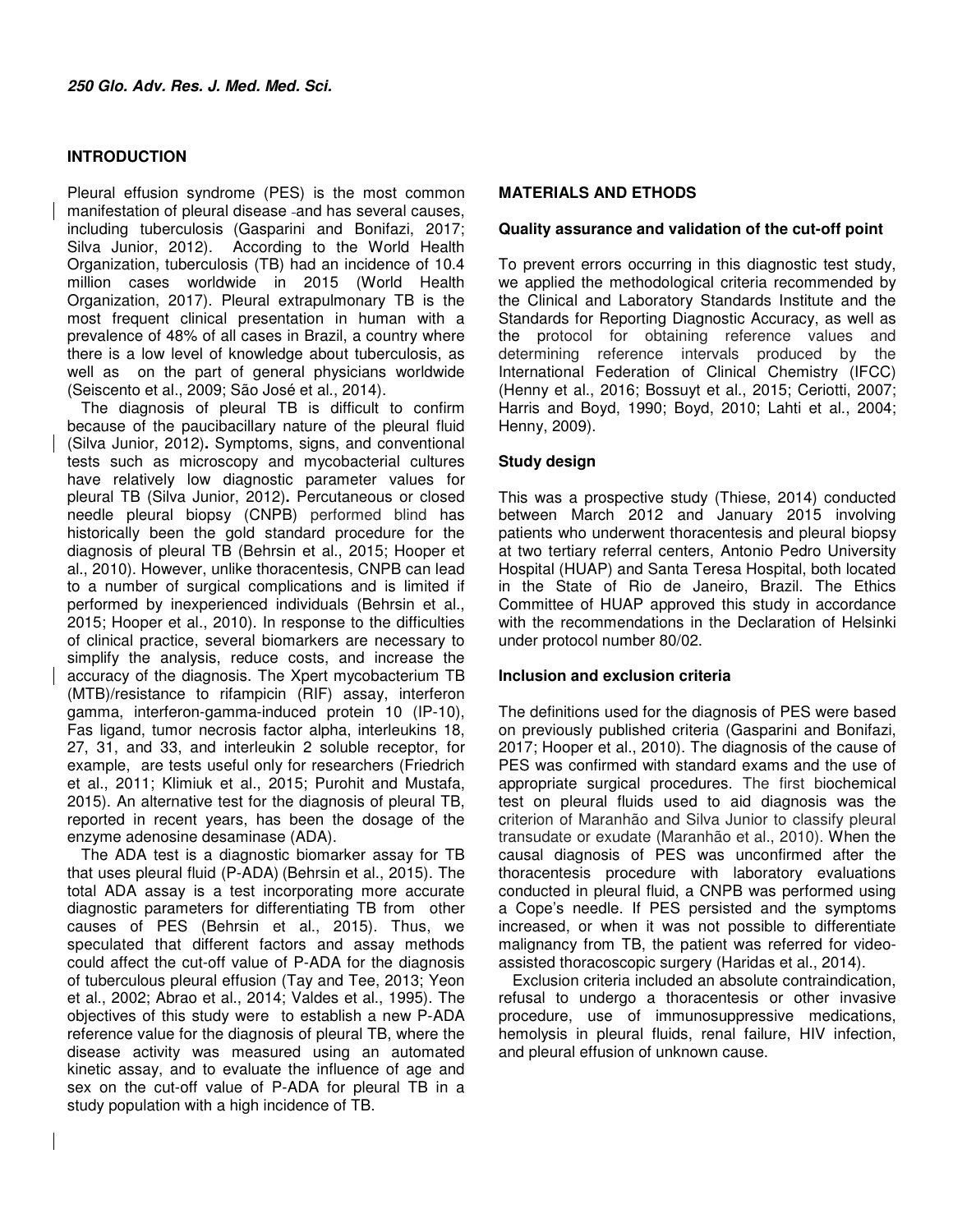## **Sample size and reference values according to subgroup**

For this study, the minimum sample size was estimated at 120 reference individuals. This is recognized by the IFCC as a reasonable compromise for non-parametric tests (Henny, 2009). A total of 133 patients were evaluated in this study. However, 12 patients (9.0%) were diagnosed as pleural effusions of unknown cause and were excluded.

# **ADA assay**

In brief, the ADA assay was performed using a commercial kit where the ADA irreversibly catalyzes the conversion of adenosine into inosine with hydrogen peroxide  $(H_2O_2)$  produced in the final enzymatic reaction. The assay is ready-to-use for automated chemistry analyzers via the kinetic method. The assay depends on the detection of  $H_2O_2$ , which is more sensitive than the colorimetric method of Giusti and Galanti, and is based on the Berthelot reaction, which forms a blue colored dye produced by phenol-sodium hypochlorite that is used to analyze the concentration of ammonia in pleural fluids (Delacour et al., 2010; Giusti and Galanti, 1984; Feres et al., 2008).

## **Statistical approaches to P-ADA for clinical decision limits**

In this study, we analyzed both descriptive and inferential statistics in all data using evaluations entered into Microsoft Office Excel 2013® and exported to the databases of GraphPad Prism version 6.0 for Windows (Graphpad Software, La Jolla, CA, USA) and MedCalc for Windows version 17.5 (MedCalc Software, Ostend, Belgium). The Shapiro-Wilk or Kolmogorov-Smirnov tests were used to assess the normality of the continuous variables. Continuous variables are reported as means, medians, and more-or-less standard deviations (SD). Categorical variables are reported as number and group percentages of the total population. P-ADA levels were measured in patients with pleural TB and in patients with pleural effusions of non-tuberculous origin as controls. The Mann-Whitney U test was performed to compare the median differences in the P-ADA levels in terms of sex and age between the two groups. Spearman's rank correlation coefficient was used to identify the strength of a relationship between the P-ADA levels and specified variables (age and sex) for the entire sample (the overall group; N=121) as well as for the TB and non-TB pleural groups. The Kruskal–Wallis test followed by a post hoc Dunn test was used to compare medians of the overall ADA results, the TB group, and the non-TB group with unpaired independent variables. For the medical decision limits, the best P-ADA cut-off value for the diagnosis of

TB pleural effusion was selected using a receiver operating characteristics (ROC) curve according to disease prevalence and the cost of false positive and negative and true positive and negative results (Eusebi, 2013; Kumar and Indrayan, 2011). The area under the ROC curve (AUC Z statistic) with 95% confidence intervals (95% CI) was calculated using a non-parametric approach (DeLong et al., 1988). The results obtained from the pleural TB and non-TB (control group) on the ROC curve for the P-ADA assay were sensitivity, specificity, predictive values, likelihood ratios, and diagnostic odds ratio. A right-sided Grubb's test was performed to check that only the largest values of the P-ADA levels had a significant outlier to influence the cut-off point on the ROC curve (Grubbs, 1969). A P-value (twotailed) of less than 0.05 was considered to be statistically significant in order to reject the null hypothesis and define a type I error.

# **RESULTS**

# **Baseline characteristics**

In the TB group (n=26), 11 patients were male (42%) and 15 patients were female (58%). The non-TB subjects (n=95) included 44 (46%) males and 51 (54%) females. The median ages of patients in the TB and non-TB pleural effusion groups were 46.0±18.98 (16.0–86.0) and 64.0±17.88 (11.0–95.0) years, respectively. In the overall group, the median age was 62.0±19.14 (11.0–95.0) years. When the median age of patients with pleural TB was compared with that of patients in the other groups (non-TB and overall) the result obtained from the Kruskal-Wallis test was 5.33 (P=0.0569). A normal distribution determined from the Shapiro-Wilk test was accepted for the TB group (W=0.9723, P=0.6828) and rejected for the non-TB (W=0.9631, P=0.0089) and overall (W=0.9722, P=0.0132) groups.

# **ADA measurements**

The results revealed high levels of ADA activity in the pleural fluid of TB patients (median, 40.59±34.91) compared to the control group (median, 9.12±102.22), with a two-tailed p-value considered to be extremely significant by the Mann-Whitney test (U=340.0, p<0.0001), as shown in Table 1. The difference between the medians of the P-ADA levels with pleural TB and the other causes of PES was considered extremely significant (Kruskal-Wallis=61.52, p<0.0001), as shown in **Table 1**. The P-ADA test yielded a non-significant p-value (Dunn's test, P>0.05) for patients with lymphomas and non-tuberculous empyema, in addition to a small group of patients with other causes (n=6): two cases of pleural effusions after myocardial revascularization, and one case each of pulmonary thromboembolism, chylothorax,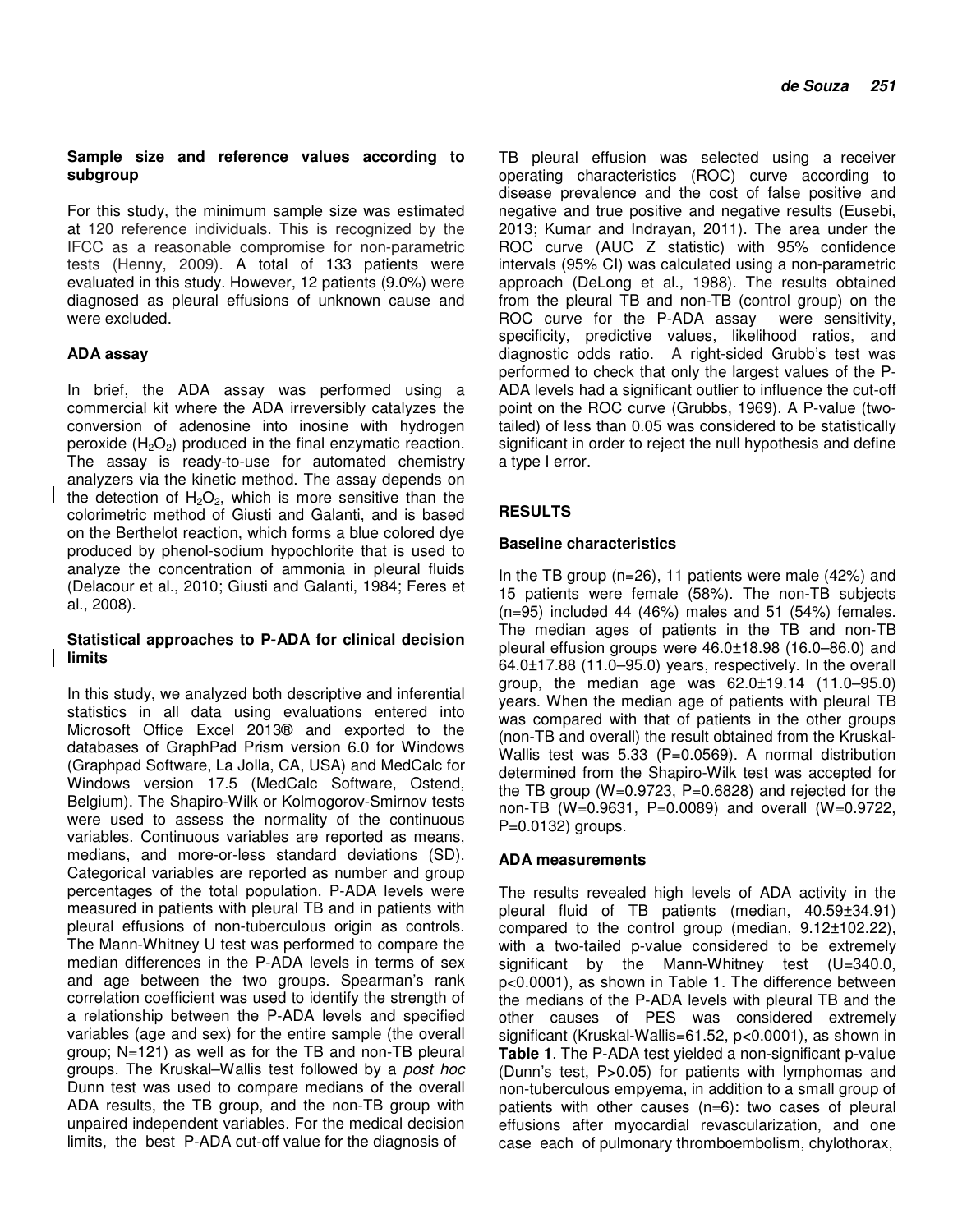| <b>Study group</b>                                  | <b>Patients</b><br>(n) | P-ADA median±SD*<br>(IU/L) | P-ADA range<br>(IU/L) | P-value compared<br>with TB |
|-----------------------------------------------------|------------------------|----------------------------|-----------------------|-----------------------------|
| Tuberculosis†                                       | 26                     | 40.59±34.91†               | 3.85-185.10           | ۰                           |
| Non-TB+                                             | 95                     | 9.12±102.22 <sup>+</sup>   | 0.75-990.5            | < 0.0001                    |
| Transudate                                          | 26                     | $4.02 \pm 3.21$            | 0.75-12.21            | < 0.001                     |
| Adenocarcinomas                                     | 34                     | $9.41 \pm 23.71$           | 3.87-134.6            | < 0.001                     |
| Lymphomas                                           | 04                     | 21.64±486.54               | 9.59-990.5            | >0.05                       |
| Simple and<br>complicated<br>parapneumonic effusion | 17                     | $9.87 \pm 7.20$            | 4.84-28.21            | < 0.05                      |
| Nontuberculous empyema                              | 08                     | $25.48 \pm 39.20$          | 9.38-122.98           | >0.05                       |
| Other causes                                        | 06                     | 14.99±15.07                | 1.77-40.51            | >0.05                       |

**Table 1**. Pleural fluid adenosine deaminase levels evaluated by an automated method among 121 patients with various final diagnoses of pleural effusion syndrome

Other causes: Myocardial revascularization (n=2), and one case each of pulmonary thromboembolism, chylothorax, pleural mesothelioma, and thoracobilia. \*Shapiro-Wilk statistic (W=0.2263, P=0.00); †Mann-Whitney test (U = 340.0, P  $<$  0.0001); Kruskal-Wallis test (KW = 61.52, P < 0.000), and post hoc Dunn's multiple comparisons test (P > 0.05 for lymphomas, empyema, and other; P < 0.001 for adenocarcinoma, transudates, and parapneumonic effusion). Abbreviations: P-ADA: Pleural adenosine deaminase; SD: Standard deviation; TB: Tuberculosis.

**Table 2.** Correlation on adenosine deaminase analysis among age and sex in 121 patients with pleural effusion syndrome

| <b>Factors</b>      | P-ADA levels, median (IU/L)±SD |                             |                            |  |  |
|---------------------|--------------------------------|-----------------------------|----------------------------|--|--|
|                     | <b>All patients</b>            | <b>Tuberculosis</b>         | <b>Non-tuberculosis</b>    |  |  |
|                     | $(N=121)$                      | $(n=26)$                    | (n=95)                     |  |  |
|                     |                                |                             |                            |  |  |
| Male                | $9.80 \pm 134.22$              | 37.80±49.25                 | $9.50 \pm 148.44$          |  |  |
| Female              | 11.39±23.63                    | 40.80±20.91                 | $9.40 \pm 20.20$           |  |  |
| P-ADA vs. sex       | $rho = 0.165$                  | $rho = -0.191$              | $rho = 0.348$              |  |  |
|                     | $(P=0.2287)$                   | $(P=0.5739)$                | $(P=0.0206)$               |  |  |
| Age $<$ 62 years    | 16.70±126.92                   | 40.85±17.60                 | $9.41 \pm 155.61$          |  |  |
| Age $\geq 62$ years | $9.05 \pm 30.85$               | 48.50±67.87                 | $8.75 \pm 19.80$           |  |  |
| P-ADA vs.           | $r_{s=}$ 0.0061 (P=0.9630)     | $r_s$ = - 0.0857 (P=0.9194) | $r_s$ = -0.2789 (P=0.0813) |  |  |
| dichotomized aget   | $r^2 = 0.0000$                 | $r^2 = 0.0073$              | $r^2 = 0.077$              |  |  |

Abbreviations: P-ADA: ADA in pleural fluid; SD: Standard deviation; rho and  $r_s$ : Spearman correlation;  $r^2$ : Coefficient of determination.

pleural mesothelioma, and thoracobilia, as shown in **Table 1**. However, the P-ADA analysis helped to exclude adenocarcinoma, transudates, and parapneumonic effusions with a highly significant P-value (Dunn's test, P<0.001), as shown in **Table 1.** 

**Table 2** lists details of the calculations used in the P-ADA analysis and correlations with age and sex among 121 PES patients. There was no significant negative correlation in the P-ADA levels between the sexes in the overall patient group (rho= -0.165, P=0.2287) and the TB group (rho=  $-0.191$ , P=0.5739), but a positive and significant correlation in non-TB group (rho=0.348, P=0.0206). **Table 2** also shows that when the ages were dichotomized, a non-significant difference was observed in all groups for P-ADA versus age. Therefore, the ROC curve for ADA levels was performed only on the overall group of patients in the population sample (**Figure 1**). A negative correlation between age and P-ADA level was observed (r=- 0.0061, P=0.9630) only in the overall group of patients, and not in the other groups (TB and non-TB). An r-value lower than 0.30 is considered to represent a negligible correlation according to the rule of thumb (Mukaka, 2012). The coefficient of determination, or  $r^2$ , was zero between dichotomized ages in the overall group of patients, and 0.0073 and 0.077 in the TB and non-TB groups, respectively (**Table 2**).

A right-sided Grubb's test was performed to determine whether the largest extreme value of the P-ADA level had a significant outlier to influence the cut-off point of the ROC curve (**Figure 1**). However, a P-ADA value equal to 990.5 IU/L was not removed because the Shapiro-Wilk test for normal distribution (W=0.2225) rejected the normality of data (P<0.0001) and also because no analytical error was found.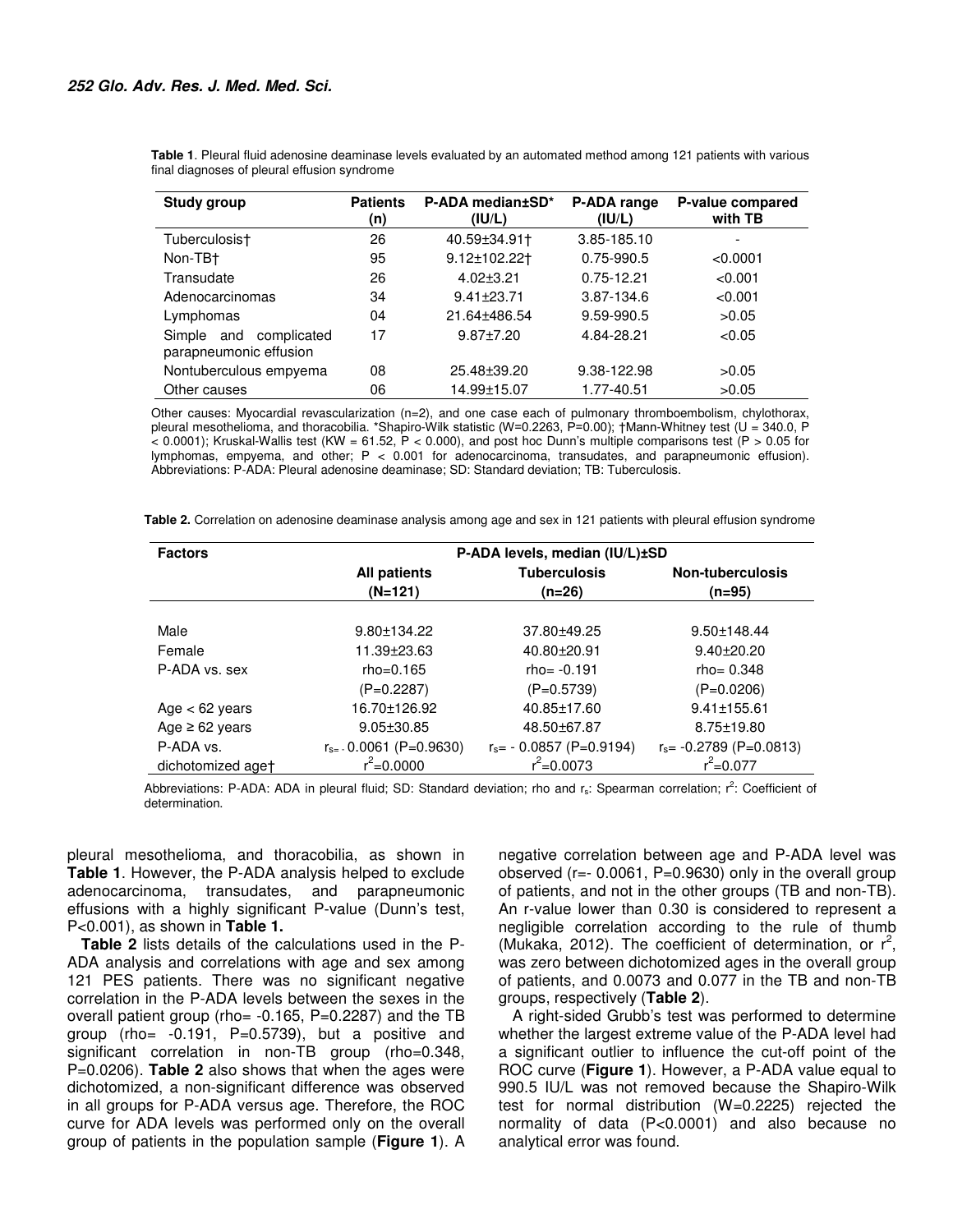

**Figure 1.** ROC curve for the ADA levels of pleural tuberculosis for all ages and sexes. AUC: 0.882, SE: 0.043, 95%CI: 0.812- 0.934, z statistic: 8.88, P=0.0001. Diagnostic parameters of the P-ADA biomarker for pleural tuberculosis in 121 patients for both sexes and independent of age determined by an automated ADA assay: best cut-off point ≥31.5 IU/L, sensitivity: 80.77 (95%CI: 60.6–93.4), specificity: 90.62 (82.9–95.6), PPV: 70.0 (50.6–85.3), NPV: 94.6 (90.5–98.6), PLR: 8.62 (4.5–16.5), NLR: 0.21 (1.10–0.50), and DOR: 41.04 (32.2–49.8). The prevalence of pleural tuberculosis was 21.30%. Abbreviations: ADA, Adenosine deaminase; AUC, Area under the ROC curve; SE, Standard error; CI, Confidence interval; PPV, Positive predictive value; NPV, Negative predictive value; PLR, Positive likelihood ratio; NLR, Negative likelihood ratio; DOR, Diagnostic odds ratio

**Figure 1** presents the diagnostic performance parameters obtained from the ROC curve for the P-ADA automated assay. These parameters are important in order to establish the clinical decision limits or potential utility of the biomarker P-ADA at the cut-off point selected on the ROC curve.

#### **DISCUSSION**

The world of diagnostic testing is dynamic. Currently, there are two concepts of the thresholds that can be used by laboratories: reference intervals, defined using healthy individuals; and clinical decision limits, which are values above or below a cut-off derived from a known specific disease and controls. In medical statistics, reference intervals are defined with a high specificity for health, while clinical decision limits consider sensitivity for a particular disease (Horowitz et al., 2010; Sikaris, 2014; Boyd, 2010; Sunderman Junior, 1975; Boyd, 1997).

Although sensitivity, specificity, and predictive values have long been used as indices of test accuracy, newer mathematical tools for demonstrating the clinical usefulness of biomarkers, such as ROC curves, logistic regression analysis, likelihood ratios, and diagnostic odds ratio, are more robust indicators that are able to overcome many of the limitations of such traditional indices (Horowitz et al., 2010; Sikaris, 2014; Boyd, 2010; Sunderman Junior, 1975).

The demographic characteristics of patients with TB and non-TB pleural effusions in our study were similar to those of another Brazilian population sample studied recently (Behrsin et al., 2015).

Our results from an automated ADA assay, shown in **Table 1**, are similar to those in another paper published recently by our group (Behrsin et al., 2015). Comparison between the arithmetic means and standard deviations of the P-ADA levels between the TB and other groups in that study yielded statistically significant differences, based on an in-house ADA assay according to the Giusti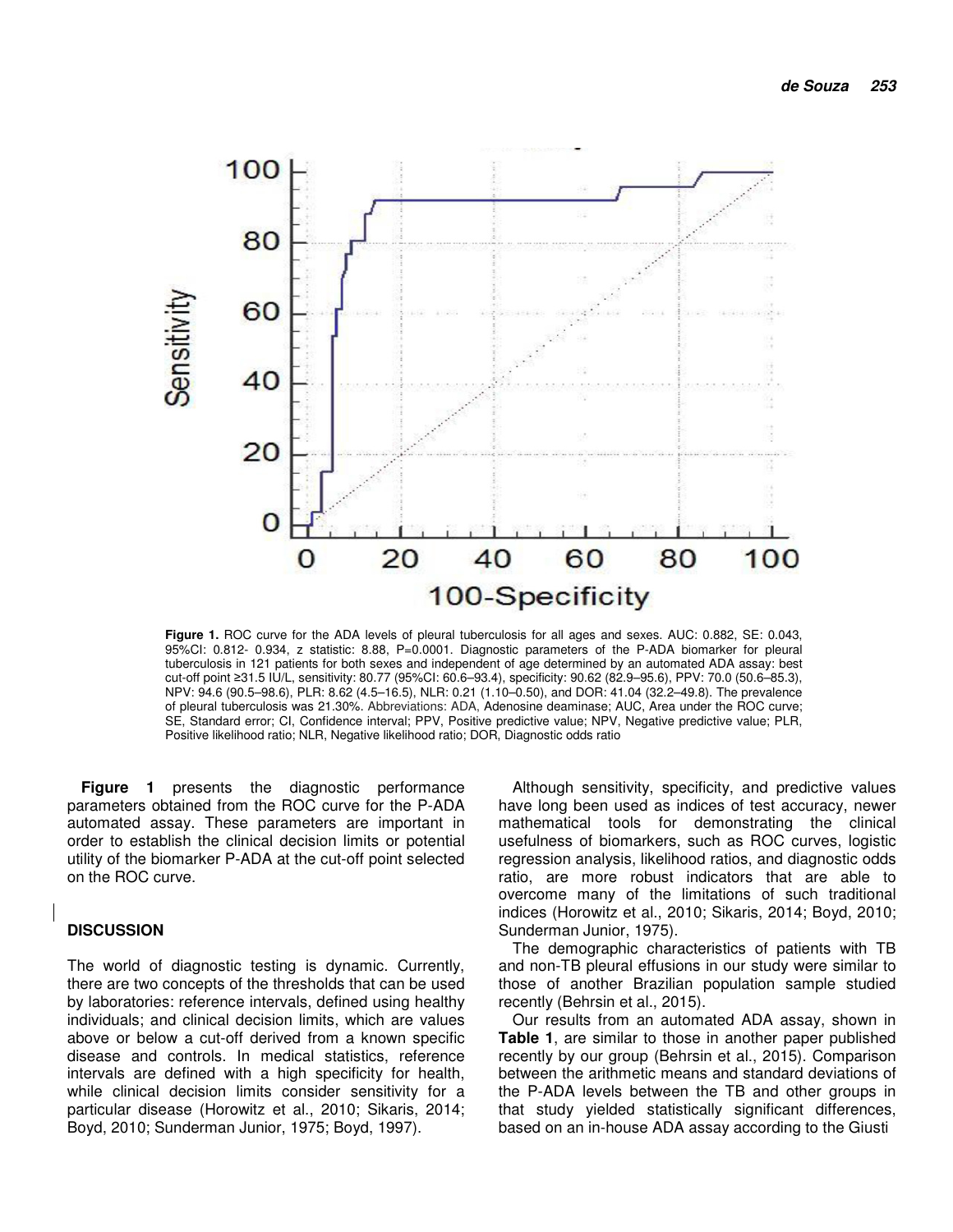and Galanti method (Behrsin et al., 2015). This P-ADA kit also yielded non-significant P-values for patients with lymphoma and empyema and helped to exclude adenocarcinoma, transudates, and parapneumonic effusions with a high performance.

We performed a search of the literature to identify previous findings for comparison with the results shown in **Table 2**. A study by Tay and Tee found no significant difference in P-ADA levels between the sexes (Tay and Tee, 2013). However, the relationship between age and P-ADA level demonstrated in our study was similar both to their results and to those presented by Yeon et al (Yeon et al., 2002). Unlike our study, Yeon et al (Yeon et al., 2002). found that the P-ADA levels differed between the group of patients younger than 65 years (103.5±36.9 IU/L) and those 65 years or older (72.2±31.6 IU/L), with a P-value of less than 0.05. They found a negative correlation with age (r=-0.384, P<0.05) in 60 patients with TB pleural effusions. Tay and Tee found that the strongest negative correlation was between the P-ADA level and the cut-off point for an age of 55 years (Tay and Tee, 2013). However, the results of our study in relation to age were similar to those of Moon et al. in Seoul (Korea) (Moon et al., 2005). In that study, the P-ADA level was 71.2±27.6 IU/L in an elderly group older than 65 years and 68.5±25.8 IU/L in a younger group 65 years or younger (P=0.690).

The automated ADA assay is a rapid and accurate method for determining P-ADA levels in pleural fluid. However, this procedure is very expensive in Brazil. The assay has a very high positive correlation ( $r^2$ =0.93) with the Giusti and Galanti method (Delacour et al., 2010; Feres et al., 2008). The coefficient of determination,  $r^2$ , is the percentage of variance explained by a linear model. Correlation coefficients are used to assess the strength and direction of the linear relationships between a pair of variables (Mukaka, 2012). In our model, only 0.73% of ADA levels for pleural TB diagnosis were explained by the age of subjects (**Table 2**). Another study found a significant negative correlation between P-ADA levels and an age greater than or equal to 45 years (Abrao et al., 2014).

It is recommended that each clinical laboratory establish its own cut-off point using a biomarker representative of its own patient population (Raslich et al., 2007). In our Brazilian study population, the best P-ADA cut-off value selected from the ROC curve was 31.5 IU/L (AUC=0.882, P=0.0001) in all patients with TB pleural effusions (**Figure 1**). The reported cut-off values for the P-ADA assay in Brazil vary from 30.0–100.0 UI/L with the Giusti and Galanti method (Morisson and Neves, 2008). The best cut-off value for P-ADA using the same automated kit was determined to be 30.0 IU/L at the Ramathibodi Hospital, Thailand (Kawamatawong et al., 2008).

Accurate diagnostic parameters for the biochemical analysis of P-ADA can contribute to a diagnosis of pleural TB and, in some cases, render a pleural biopsy unnecessary **(Figure 1**). Other authors agree with our conclusions (Behrsin et al., 2015; Valdes et al., 1995). The AUC with a 95% CI gives an estimated diagnostic efficiency of P-ADA. A higher AUC indicates higher specificity and sensitivity among all the available cut-offs (Okeh and Ogbonna, 2013).

Smoking status, nutritional factors, a population sample with a low incidence of tuberculosis, and HIV serologic status were not evaluated in this study (Kapisyzi et al., 2011; Riantawan et al., 1999). In a population with an intermediate incidence of TB in Turkey it was concluded that tuberculous pleuritis was highly unlikely with an accuracy of 76.6% if a P-ADA cut-off value of more than 31.0 IU/L was determined via the Giusti and Galanti assay (Yildiz et al., 2011). The best cut-off point of 30.0 IU/L had a negative predictive value of 100% in a New Zealand population using an automated assay for ADA (Song, 2010). In India, Brazil, and other countries the P-ADA dosage is an accurate and useful biomarker for the diagnosis of pleural TB (Behrsin et al., 2015; Mehta et al., 2014).

Finally, in this paper we attempted to show and discuss, what does this study add to this research field? What are the limitations? What are the implications? What are the future perspectives?

# **CONCLUSIONS**

According to the objectives from this study we concluded that age and sex are uncorrelated with P-ADA and do not influence the clinical decision limit in TB pleural effusion. However, the P-ADA automated assay may be considered useful as an adjunctive biomarker in the integrated management of pleural effusion syndrome. For the diagnosis of pleural TB, the best cut-off value established for P-ADA was ≥31.5 IU/L. Moreover, the assay provides complementary information to conventional evaluations. In most cases, a pleural biopsy will be unnecessary.

#### **REFERENCES**

- Abrao FC, Abreu IRLB, Miyaki DH, Busico MAM, Younes RN (2014). Role of adenosine deaminase and the influence of age on the diagnosis of pleural tuberculosis. Int. J. Tuberc. Lung Dis. 18:1363- 1369.
- Behrsin RF, Silva Junior CT, Barillo JL, Souza JBS, Araujo EG (2015). Combined evaluation of adenosine deaminase level and histopathological findings from pleural biopsy with Cope's needle for the diagnosis of tuberculous pleurisy. Int. J. Clin. Exp. Pathol. 8(6):7239-7246.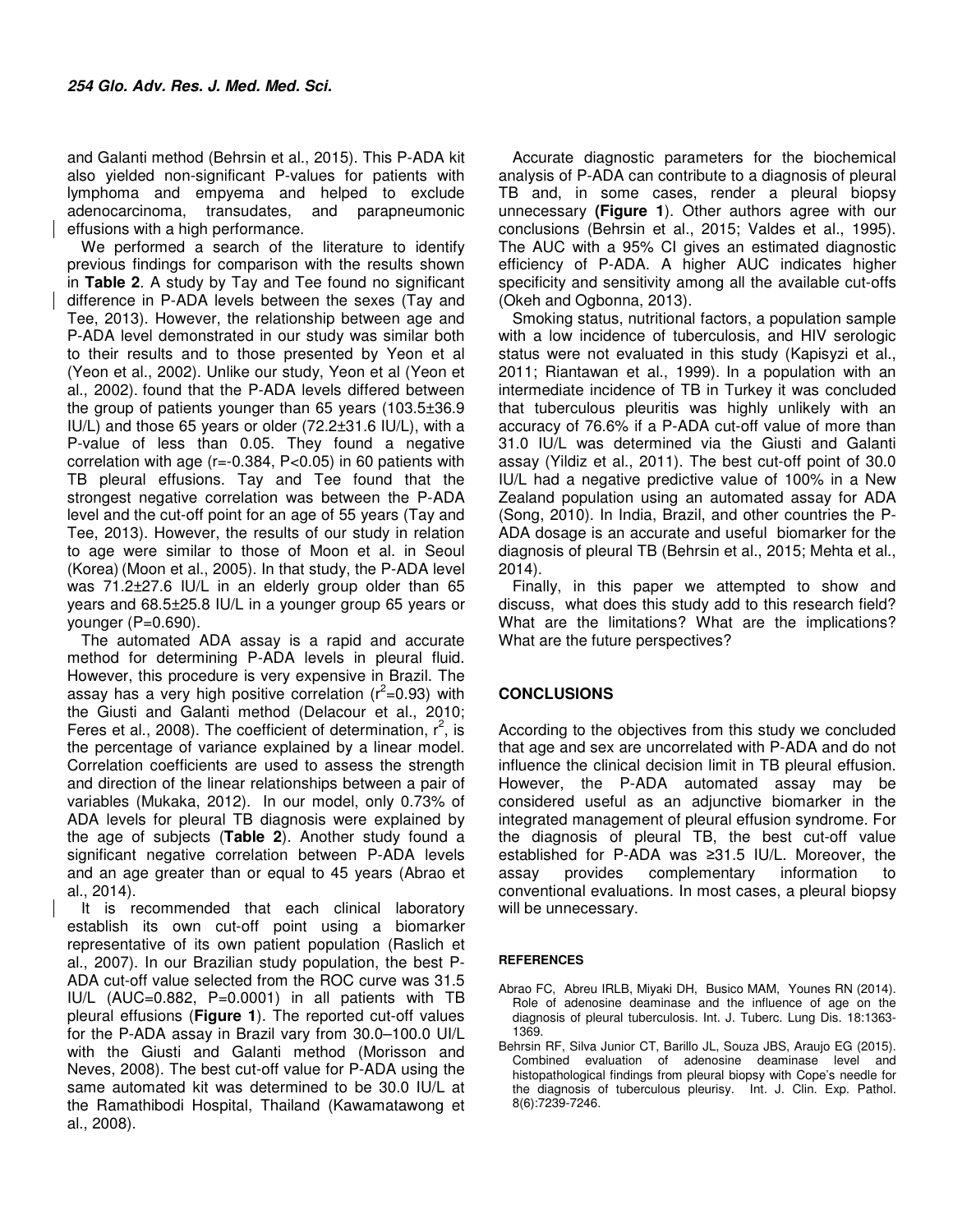- Bossuyt PM, Reitsma JB, Bruns DE, Gatsonis CA, Glasziou PP, Irwing JG, et al (2015). STARD 2015: An updated list of essential items for reporting diagnostic accuracy studies. Clin. Chem. 61(12):1446- 5142.
- Boyd JC (1997). Mathematical tools for demonstrating the clinical usefulness of biochemical markers. Scand. J. Clin. Lab. Invest. Suppl. 227:46-63.
- Boyd JC (2010). Defining laboratory reference values and decision limits: populations, intervals, and interpretations. Asian J. Androl. 12 (1):83-90.
- Ceriotti F (2007). Prerequisites for use of common reference intervals. Clin. Biochem. Rev. 28:115-121.
- Delacour H, Sauvanet C, Ceppa F, Burnat P (2010). Analytical performance of the Diazyme assay on the Cobas 6000 system. Clin. Biochem. 43 (18):1468-1471.
- DeLong ER, DeLong DM, Clarke-Pearson DL (1988). Comparing the areas under two or more correlated receiver operating characteristic curves: a nonparametric approach. Biometrics. 44 (3):837-845.
- Eusebi P (2013). Diagnostic accuracy measures. Cerebrovasc. Dis. 36:267–272.
- Feres MC, Martino MC, Maldijian S, Batista F, Gabriel Junior A, Tufik S (2008). Laboratorial validation of an automated assay for the determination of adenosine deaminase activity in pleural fluid and cerebrospinal fluid. J. Bras. Pneumol. 34(12):1033-1039.
- Friedrich SO, Groote-Bidlingmaier F, Diacon AH (2011). Xpert MTB/RIF assay for diagnosis of pleural tuberculosis. J. Clin. Microbiol. 49 (12):4341-4342.
- Gasparini S, Bonifazi M (2017). Curr. Opin. Pum. Med. 23(3):269-274.
- Giusti G, Galanti B (1984). Colorimetric method. In: Bergmeyer HU, editor. Methods of enzymatic analysis, 1<sup>st</sup> ed. Weinheim: Verlag Chemie. pp. 315-323.
- Grubbs FE (1969). Procedures for detecting outlying observations in samples. Technometrics. 11:1-21.
- Haridas N, Suraj KP, Rajagopal TP, James PT, Chetambath R (2014). Medical thoracoscopy vs. closed pleural biopsy in pleural effusions: A randomizes controlled study. J. Clin. Diagn. Res. 8(5):MC01-MC04.
- Harris EK, Boyd JC (1990). On dividing reference data into subgroups to produce separate reference ranges. Clin. Chem. 36 (2):265-270.
- Henny J (2009). The IFCC recommendations for determining reference intervals: strengths and limitations. J. Lab. Med. 33 (2):45-51.
- Henny J, Vassault A, Boursier G, Vukasovic I, Mesko Brguljan P, Lohmander M, et al (2016). Recommendation for the review of biological reference intervals in medical laboratories. Clin. Chem. Lab. Med. 54(12):1893-1900.
- Hooper C, Gary Lee YC, Maskell N (2010). Investigation of a unilateral pleural effusion in adults: British Thoracic Society pleural disease guideline 2010. Thorax. 65:ii4-ii17.
- Horowitz GL, Altaie S, Boyd JC, Ceriotti F, Garg U, Horn P, et al (2010). Defining, establishing, and verifying reference intervals in the clinical laboratory. Approved guideline. Clinical and Laboratory Standard Institute. 28(30):C28-A3c.
- Kapisyzi P, Argjiri D, Aliko A, Beli J, Vakeflliu Y, Kore R, et al (2011). The use of different cutoff values of ADA liquid level in diagnosis of tuberculous pleurisy in countries with different incidence of tuberculosis. Chest. 140 (4):703A-703A.
- Kawamatawong T, Panompong K, Kiatboonsri S, Khupulsup K (2008). The appropriate cutoff level of pleural fluid adenosine deaminase activity by Diazyme commercial kit for diagnosis pleural tuberculosis in Ramathibodi Hospital. Chest. 55001A-55001A.
- Klimiuk J, Krenke R, Safianowska A, et al (2015). Diagnostic performance of different pleural fluid biomarkers in tuberculous pleurisy. Adv. Exp. Med. Biol. 852: 21-30.
- Kumar R, Indrayan A (2011). Receiver operating characteristic (ROC) curve for medical researchers. Indian Ped. 48:277-287.
- Lahti A, Petersen PH, Boyd JC, Rustad P, Laake P, Solberg HE (2004). Partitioning of nongaussian-distributed biochemical reference data into subgroups. Clin. Chem. 50 (5):891-900.
- Lee SJ, Kim HS, Lee SH, Lee TW, Lee HR, Cho YJ, et al (2014). Factors influencing pleural adenosine deaminase level in patients with tuberculous pleurisy. Am. J. Med. Sci. 348 (5):362-365.
- Maranhão BH, Silva Junior CT, Chibante MAS, Cardoso GP (2010). Determination of total proteins and lactate dehydrogenase for the diagnosis of pleural transudates and exudates: redefining the classical criterion with a new statistical approach. J. Bras. Pneumol. 36:468-474.
- Mehta AA, Gupta AS, Ahmed S, Rajesh V (2014). Diagnostic utility of adenosine deaminase in exsudative pleural effusions. Lung India. 31:142-144.
- Moon JW, Han CH, Kang SM, Park SM, Hwang SY, Byun Mk, et al (2005). The relationship between age and pleural fluid adenosine deaminase activity in pleural tuberculosis. Tuberc. Respir. Dis. 58:459-464.
- Morisson P, Neves DD (2008). Evaluation of adenosine deaminase in the diagnosis of pleural tuberculosis: a Brazilian meta-analysis. J. Bras. Pneumol. 34:217-224.
- Mukaka MM (2012). A guide to appropriate use of correlation coefficient in medical research. Malawi Med. 24 (3):69-71.
- Okeh UM, Ogbonna LN (2013). Statistical evaluation of indicators of diagnostic test performance. Am. J. Biosci. 1(4):63-73.
- Purohit M, Mustafa T (2015). Laboratory diagnosis of extra-pulmonary tuberculosis (EPTB) in resource-constrained setting: State of the art, challenges and the need. J. Clin. Diagn. Res. 9(4):1-6.
- Raslich MA, Markert RJ, Stutes SA (2007)**.** Selecting and interpreting diagnostic tests. Biochem. Med. 17(2):151-161.
- Riantawan P, Chaowalit P, Wongsangiem M, Rojanaraweewong P (1999). Diagnostic value of pleural fluid adenosine deaminase in tuberculous pleuritis with reference to HIV coinfection and a Bayesian analysis. Chest. 116 (1):97-103.
- Riccetto AGL, Zambom MP, Pereira ICMR, Morcillo AM (2003). Influence of social-economical and nutritional factors on the evolution to complications in children hospitalized with pneumonia. Rev. Assoc. Med. Bras. 49 (2):191-195.
- São José BP, Camargos PAM, Cruz Filho AAS, Corrêa RA (2014). Diagnostic accuracy of respiratory diseases in primary health units. Rev. Assoc. Med. Bras. 60(6):599-512.
- Seiscento M, Vargas F, Rujula MJP, Bombarda S, Uip DE, Galesi VMN (2009). Epidemiological aspects of pleural tuberculosis in the state of São Paulo, Brazil (1998-2005). J. Bras. Pneumol. 35:548-554.
- Sikaris KA (2014). Physiology and its importance for reference intervals. Clin. Biochem. Rev. 35(1):3–14.
- Silva Junior CT (2012). Diagnostic Approach to Tuberculosis in the Pleura, Lymph Nodes, Kidneys, and Central Nervous System. Pulmão RJ. 21:32-35.
- Song D (2010). Diazyme adenosine deaminase in the diagnosis of tuberculous pleural effusion: method evaluation and clinical experiences in a New Zealand population. NZ. J. Med. Lab. Sci. 64 (1):11-13.
- Sunderman Junior FW (1975). Current concepts, of "normal values", "reference values", and "discrimation values" in clinical chemistry. Clin. Chem. 21:1873-1877.
- Tay T R, Tee A (2013). Factors affecting pleural fluid adenosine deaminase level and the implication on the diagnosis of tuberculous pleural effusion: a retrospective cohort study. BMC Infect. Dis. 13:546–553.
- Thiese MS (2014). Observational and interventional study design types; an overview. Biochem. Med. 24:199-110.